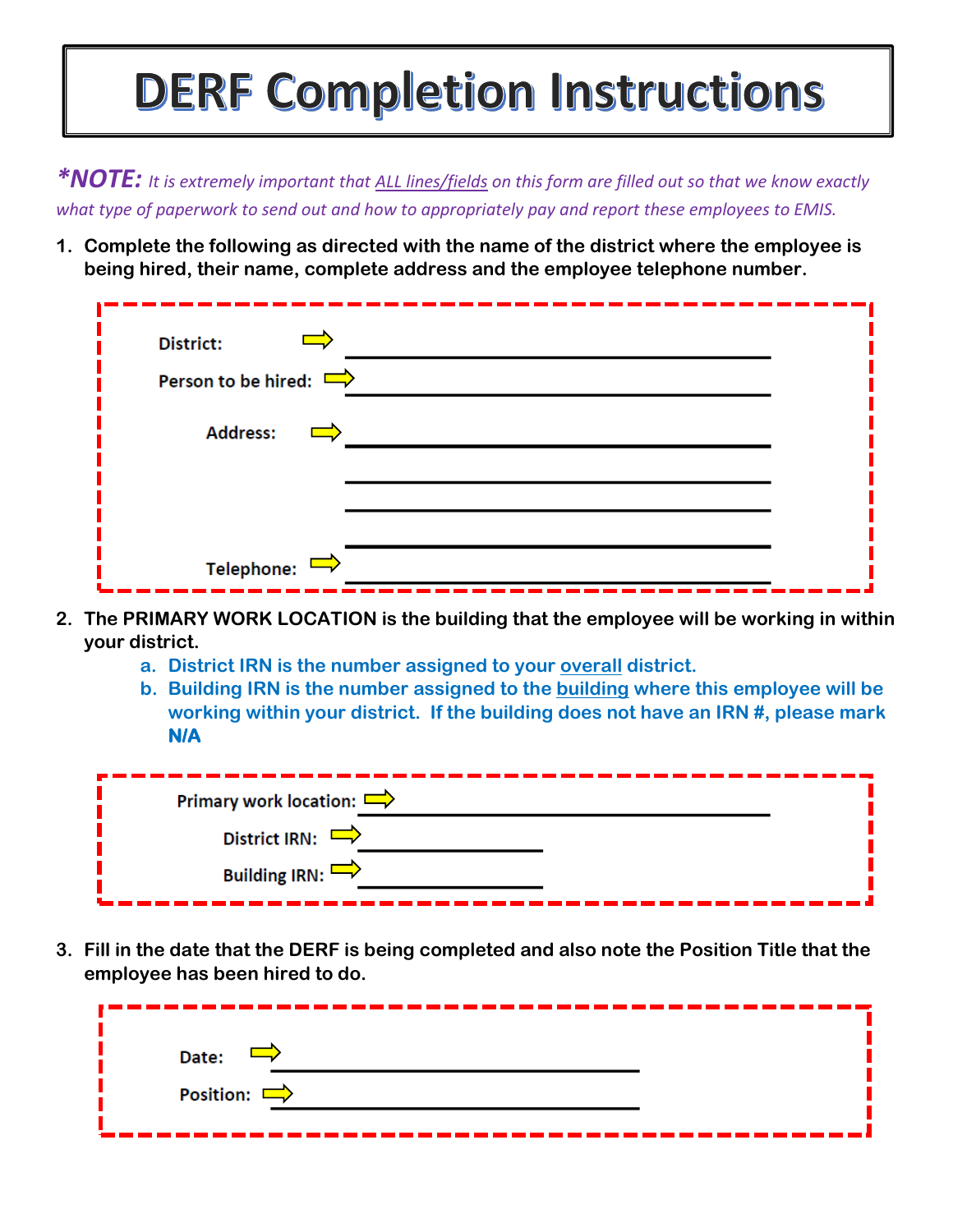**4. This section is SPECIFIC to the position that the person is being hired to do. If they are performing a special education position, you must mark this box.**

| <b>Special Education Position</b>                                          |                                            |
|----------------------------------------------------------------------------|--------------------------------------------|
| <b>ODE Licensed School Nurse</b><br>(certificated staff complete Option 1) | (non-certificated staff complete Option 2) |

**5. If the position being hired is ANY type of NURSE, you must also complete one of these boxes: ODE Licensed school nurse, LPN or RN. Please note that the employee MUST hold an actual ODE license in order to be considered an ODE licensed nurse and will pay into STRS retirement system. ALL other nurses pay into the SERS retirement system. a. CHECK ONLY ONE BOX**

|  | <b>Special Education Position</b>      |                                            |
|--|----------------------------------------|--------------------------------------------|
|  | <b>ODE Licensed School Nurse</b>       | I DNI<br><b>RN</b>                         |
|  | (certificated staff complete Option 1) | (non-certificated staff complete Option 2) |
|  |                                        |                                            |

**6. Fill in the effective dates of employment for this employee: First work day and last work day.**

| <b>Effective dates of employment:</b> |                  |
|---------------------------------------|------------------|
| Start date: $\Box$                    | End date: $\Box$ |
|                                       |                  |

**7. Who is responsible for answering questions regarding this employee and their employment contract?**

| Supervisor: $\Rightarrow$ |  |
|---------------------------|--|
| Telephone: $\Rightarrow$  |  |
| Email:                    |  |
|                           |  |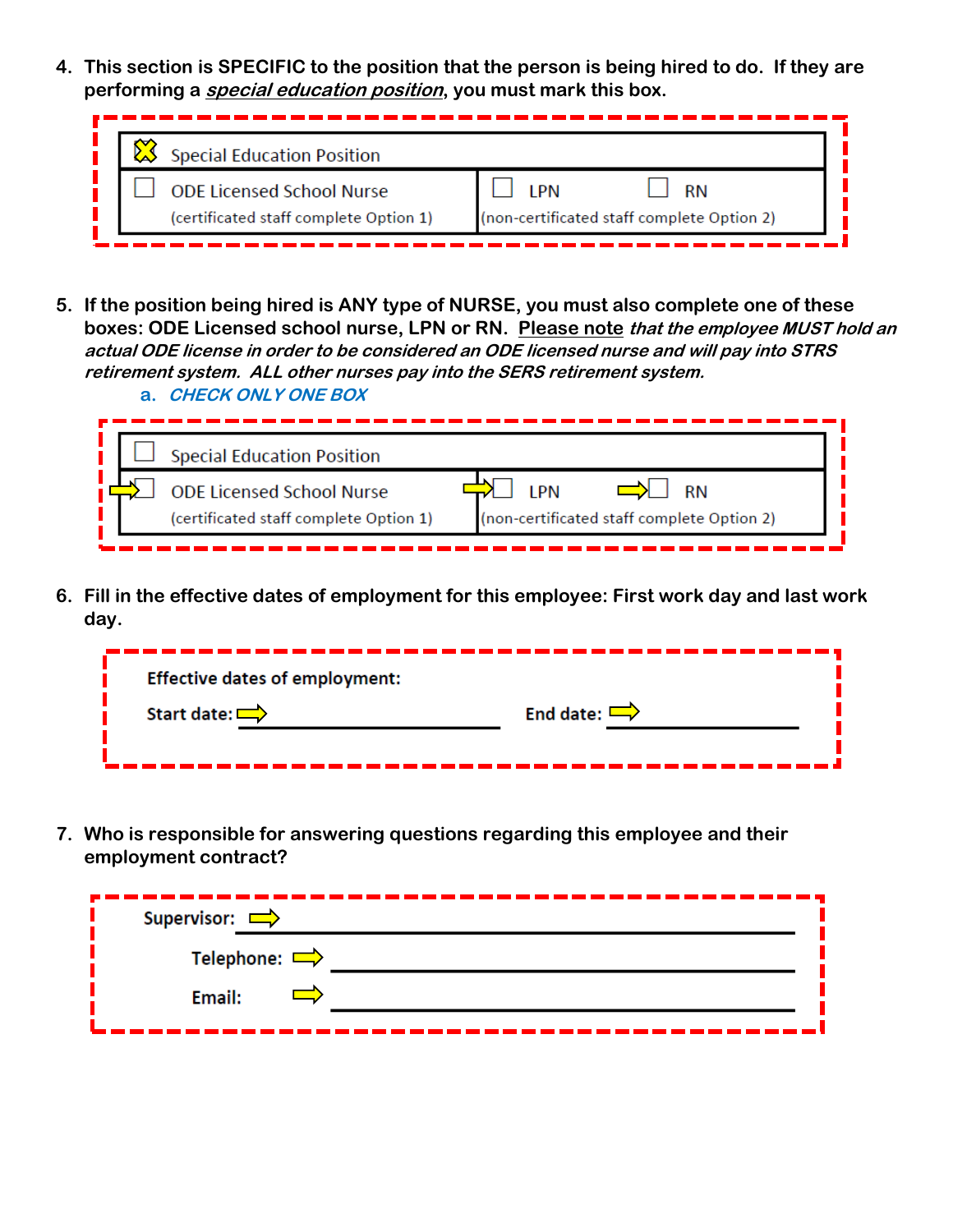- **8. What type of email should this employee have? YOUR district email address or do we need to assign them a Tri-County email address? (NEW EMPLOYEES ONLY)**
	- **a. If they are being assigned YOUR district address, please be sure check the box and list it here**



- **9. What type of position is this employee being hired to do?** *(Please keep in mind that we must hire and report the employee based on the job that they are performing, not whether they hold a certified license with ODE. This determination affects both EMIS reporting and retirement system contributions)*
	- **a. CERTIFICATED STAFF: Full time & part time teachers, Superintendents, Substitute Teachers, Board of DD Teachers, Adult education instructors, Tutors, Guidance Counselors, Psychologists, Occupational therapists & assistants or any persons paid from public funds and under any type of contract described in section 3311.77 or 3319.08. R.C. or any persons required to have a license issued pursuant to Sections 3319.22 to 3319.31, R.C.**
	- **b. CLASSIFIED STAFF: Teacher aides/paraprofessionals, Bus drivers, Food service personnel, custodial or maintenance personnel, technology coordinators, Treasurers, Business managers, Secretarial or clerical personnel, Latchkey employees, School board members, Early childhood instructors, Security officers or any persons NOT required to have a license issued pursuant to Sections 3319.22 to 3319.31, R.C**

WAGE INFORMATION (Complete Option 1 for CERTIFICATED or Option 2 for CLASSIFIED)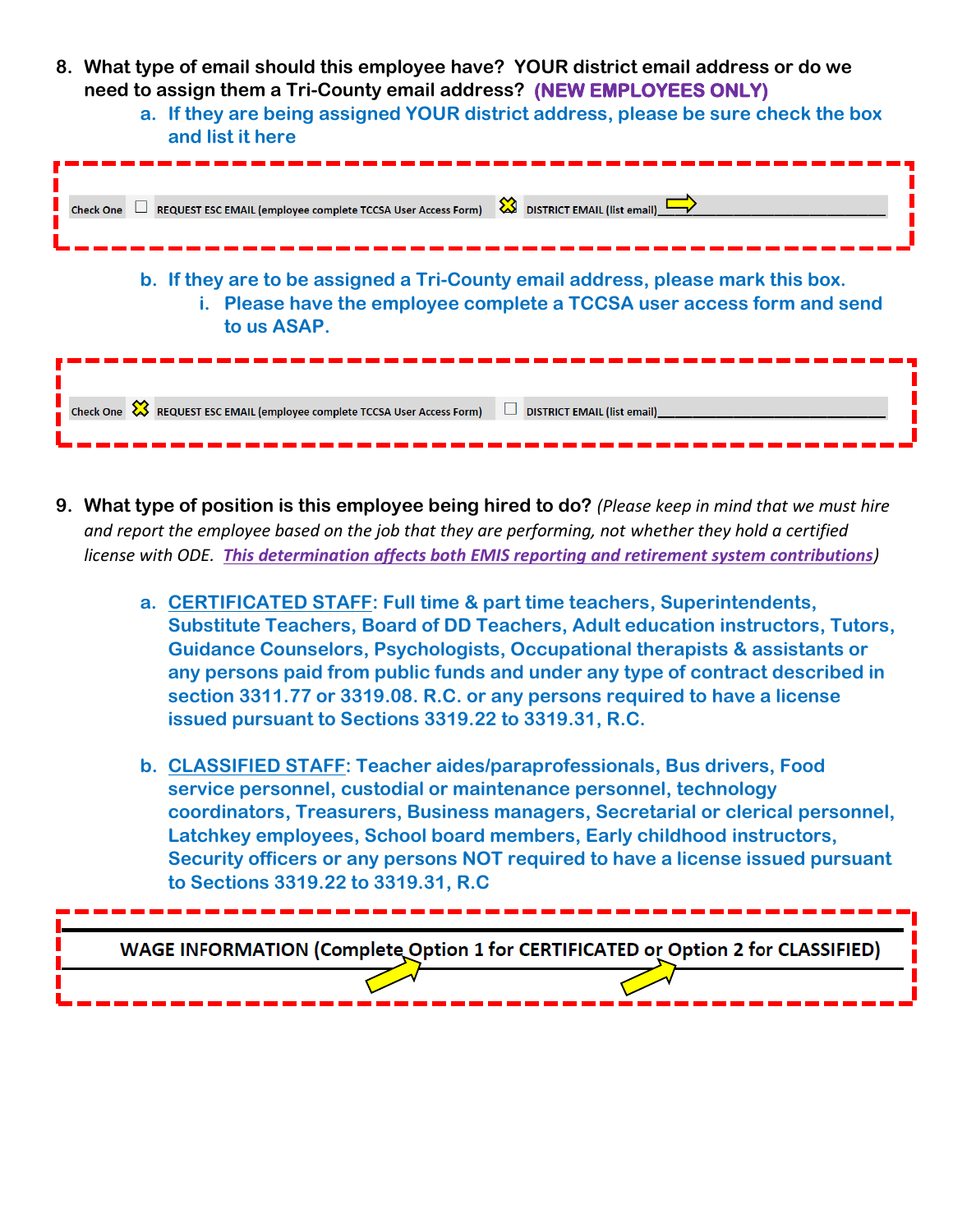**10. Is this employee to be paid using the ESC salary schedule or YOUR district salary schedule?**

| <b>Option 1 - CERTIFICATED STAFF</b><br>Employee is to be paid on ESC Salary Schedule<br>Yes<br>No<br>А.<br>11.<br>Is this employee to be paid off of a timesheet?<br>a. If the employee will be filling out and submitted timesheets each pay period,<br>mark YES<br>i. Timesheet employees do <b>NOT</b> require a circle calendar. |
|---------------------------------------------------------------------------------------------------------------------------------------------------------------------------------------------------------------------------------------------------------------------------------------------------------------------------------------|
| Yes (no calendar needed)<br>Timesheet Employee (as needed)<br>В.<br><b>No</b>                                                                                                                                                                                                                                                         |
| b. If the employee will be on "STRETCH" pay, please mark NO.<br>ii. Stretch pay employees DO require a circle calendar. (Stretch pay means that<br>they will be paid a salary that will be divided into equal installments and paid throughout<br>the year.)                                                                          |
| $\sum$ No<br>Yes (no calendar needed)<br>Timesheet Employee (as needed)<br>В.                                                                                                                                                                                                                                                         |
| What is the level of COMPLETED education by the employee being hired?<br>12.                                                                                                                                                                                                                                                          |
| Education Level - Choose one<br>150 SH<br><b>BA</b><br><b>MA+15 SH</b><br>MA+30 SH<br>MA                                                                                                                                                                                                                                              |
| 13.<br>How many years of experience does this employee have in the position that they are<br>being hired for?                                                                                                                                                                                                                         |
| Number of Years Experience<br>D.                                                                                                                                                                                                                                                                                                      |
| How many WORK days are included in the employee contract?<br>14.<br>May exceed with authorized signature<br>Number of Days In Contract/Calendar<br>Not to exceed<br>E.                                                                                                                                                                |
| a. You MUST also mark whether they MAY or MAY NOT exceed that number of days<br>listed in this section.                                                                                                                                                                                                                               |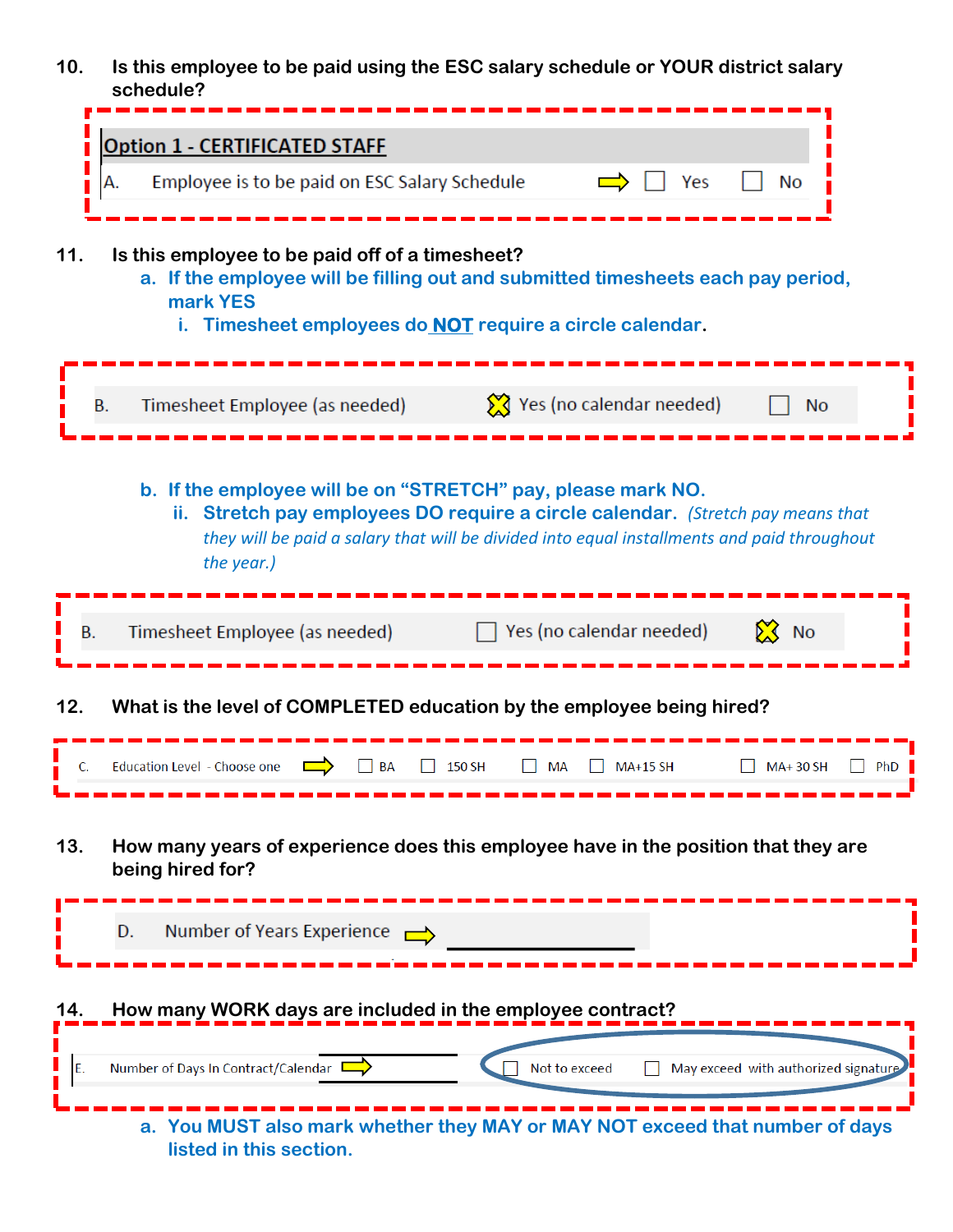|  | 15. How many HOURS per day will the employee be working? |  |  |  |  |
|--|----------------------------------------------------------|--|--|--|--|
|--|----------------------------------------------------------|--|--|--|--|

| Number of Hours Per Day | Not to exceed      | May exceed with authorized signature |
|-------------------------|--------------------|--------------------------------------|
|                         | Authorized Signer: |                                      |
|                         |                    |                                      |

- **a. You MUST also mark whether they MAY or MAY NOT exceed that number of hours per day that you are listed in this section.**
	- **i. If selecting that they MAY exceed, you must also indicate whose signature may be accepted on the timesheet submitted to pay the employee for those days or hours listed in section E and F of this form.**

*\*NOTE: If you choose that the employee is NOT to exceed on as indicated sections illustrated in #14 and #15 above and then they work additional days or hours, a new or revised DERF will be needed, as well as board action prior to paying them for those additional days or hours.*

| 16.                 |                         | What is the amount to be paid to this employee? |        |       |        |
|---------------------|-------------------------|-------------------------------------------------|--------|-------|--------|
| $\blacktriangle$ G. | Enter Salary to Be Paid |                                                 | Hourly | Daily | Annual |

**a. You MUST also mark if this amount is HOURLY, DAILY or an ANNUAL salary amount.**

**17. Is the ESC responsible for payment of the substitute in the event that this employee is absent?**

| Is the ESC responsible for payment of substitute(s) |  |  |
|-----------------------------------------------------|--|--|
|                                                     |  |  |

- **a. If the ESC is responsible for payment of the substitute, please note that the sub MUST be on the approved E.S.C. sub list and will be required to complete a Tri-County ESC payroll packet upon subbing for the first time.**
- **18. What grade levels will this employee be responsible for or what grade levels attend the building that the employee will be employed in?**

|  |  |  | Lowest grade level assigned $\square$ | Highest grade level assigned |
|--|--|--|---------------------------------------|------------------------------|
|--|--|--|---------------------------------------|------------------------------|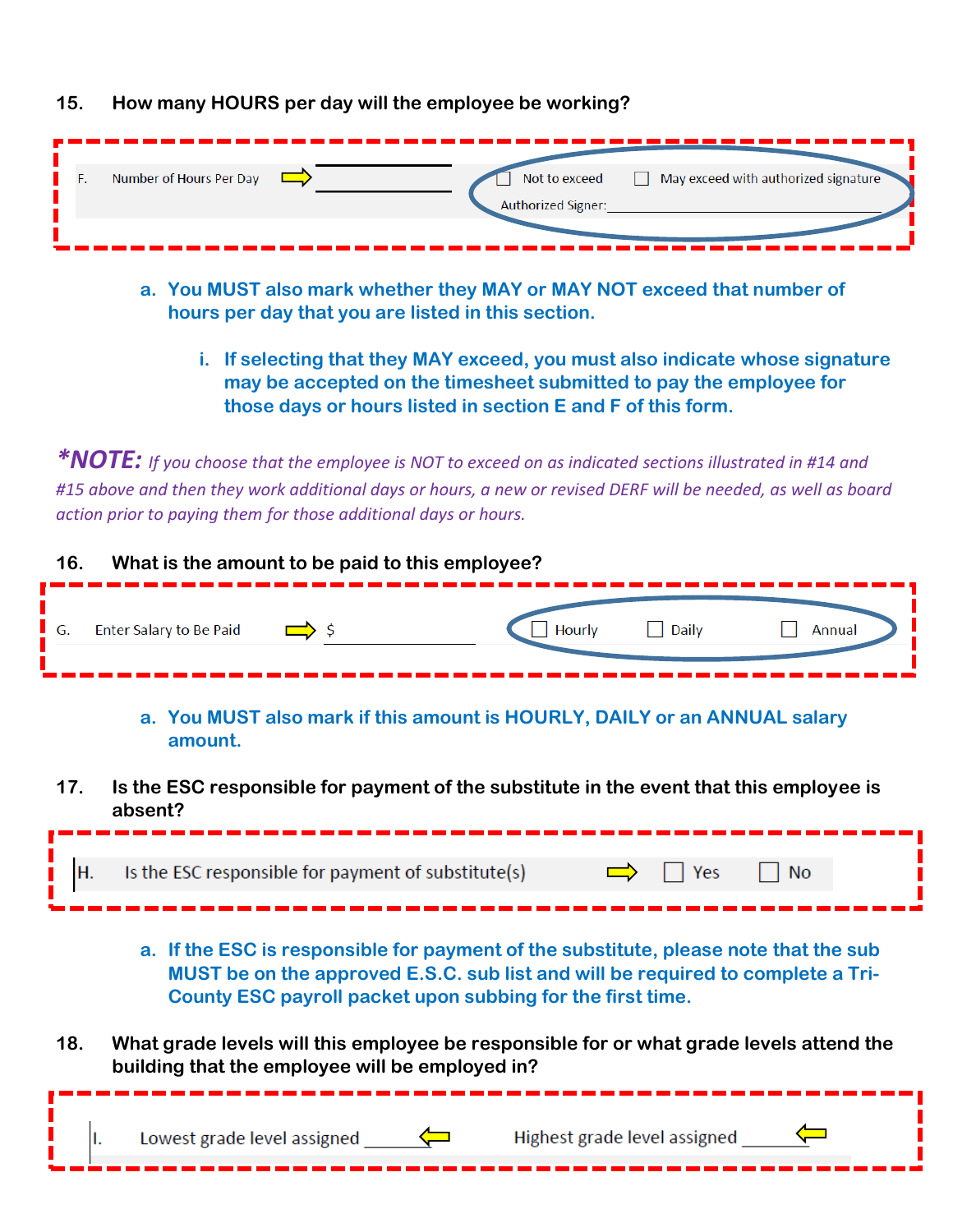**19. Lines A, B & C of the Non-Certified section should be completed the same as those previously explained and illustrated in steps #10 – 13.**

|                                                                                | Option 2-NON-CERTIFICATED STAFF (Classified)                                   |  |  |  |  |  |
|--------------------------------------------------------------------------------|--------------------------------------------------------------------------------|--|--|--|--|--|
| А.                                                                             | Employee is to be paid on ESC Salary Schedule<br>Yes<br>No                     |  |  |  |  |  |
| B.                                                                             | Timesheet Employee (as needed) $\Box$ T Yes (no calendar needed)<br><b>No</b>  |  |  |  |  |  |
| C.                                                                             | Number of Years Experience                                                     |  |  |  |  |  |
|                                                                                |                                                                                |  |  |  |  |  |
| Number of Work Days in Calendar<br>(Circle Days on Calendar)<br>D.<br>$\equiv$ |                                                                                |  |  |  |  |  |
|                                                                                |                                                                                |  |  |  |  |  |
|                                                                                | (Holidays Circled on Calendar - As needed employees receive holidays too)<br>6 |  |  |  |  |  |
|                                                                                | ╋<br>Plus 6 Mandatory Paid Holidays                                            |  |  |  |  |  |

- **ii. Thanksgiving**
- **iii. Christmas**
- **iv. New Years**
- **v. Martin Luther King Day**
- **vi. Memorial Day**
- **21. List the TOTAL number of work days here, which INCLUDE the paid holidays, as circled on the calendar submitted with this form.**

| Number of Days In Contract/Calendar | Not to exceed | $\Box$ May exceed with authorized signature                                  |
|-------------------------------------|---------------|------------------------------------------------------------------------------|
|                                     |               | a. You MUST also mark whether they MAY or MAY NOT exceed that number of days |

**a. You MUST also mark whether they MAY or MAY NOT exceed that number of days listed in this section.**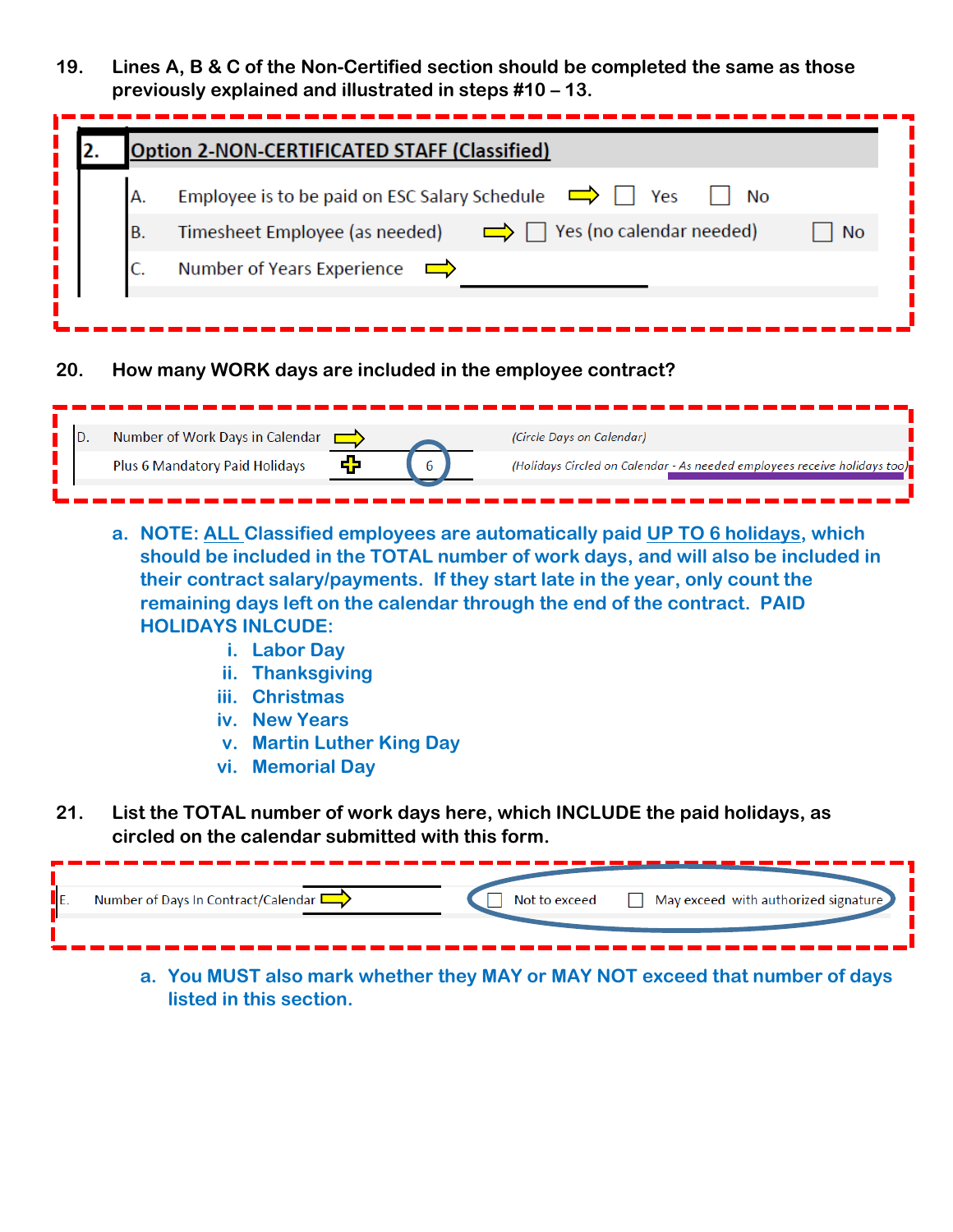**22. Lines F, G & H of the Non-Certified section should be completed the same as those previously explained and illustrated in steps #15 – 17.**

| Number of Hours Per Day                                   | May exceed with authorized signature<br>Not to exceed<br><b>Authorized Signer:</b> |
|-----------------------------------------------------------|------------------------------------------------------------------------------------|
| Enter Salary to Be Paid                                   | Daily<br>Annual<br>Hourly                                                          |
| Is the ESC responsible for payment of substitute(s)<br>Η. | Yes<br>No                                                                          |
|                                                           |                                                                                    |

**a. Be sure to complete ALL questions/boxes of each line.**

**23. Does this employee currently hold an ODE issued Educational Aide license, which includes the ESEA endorsement?**

|  | Qualified Paraprofessional (Holds Educational Aide Permit w/ ESEA Endorsement) | $\Rightarrow$ T Yes T No |
|--|--------------------------------------------------------------------------------|--------------------------|
|  |                                                                                |                          |

**24. PAGE 2 begins insurance and reimbursement instructions and must also be completed.**

| <b>I HEALTH INSURANCE ELIGIBILITY</b> |                                                                                                                                                                                                                   |  |  |  |
|---------------------------------------|-------------------------------------------------------------------------------------------------------------------------------------------------------------------------------------------------------------------|--|--|--|
|                                       | (Check 1 of 4 options below. For Options 1 and 2, circle type of coverage - single or family.)                                                                                                                    |  |  |  |
|                                       | If the prospective employee meets the following criteria, they will be eligible for health insurance coverage which includes<br>medical and dental coverage, as well as board paid life insurance of \$38,000.00. |  |  |  |

**a. You MUST choose one option regarding Health Insurance coverage when sending in this form, even if the employee doesn't want or need insurance coverage. We must be able to determine what type of paperwork to send out to them, based on the information you provide.**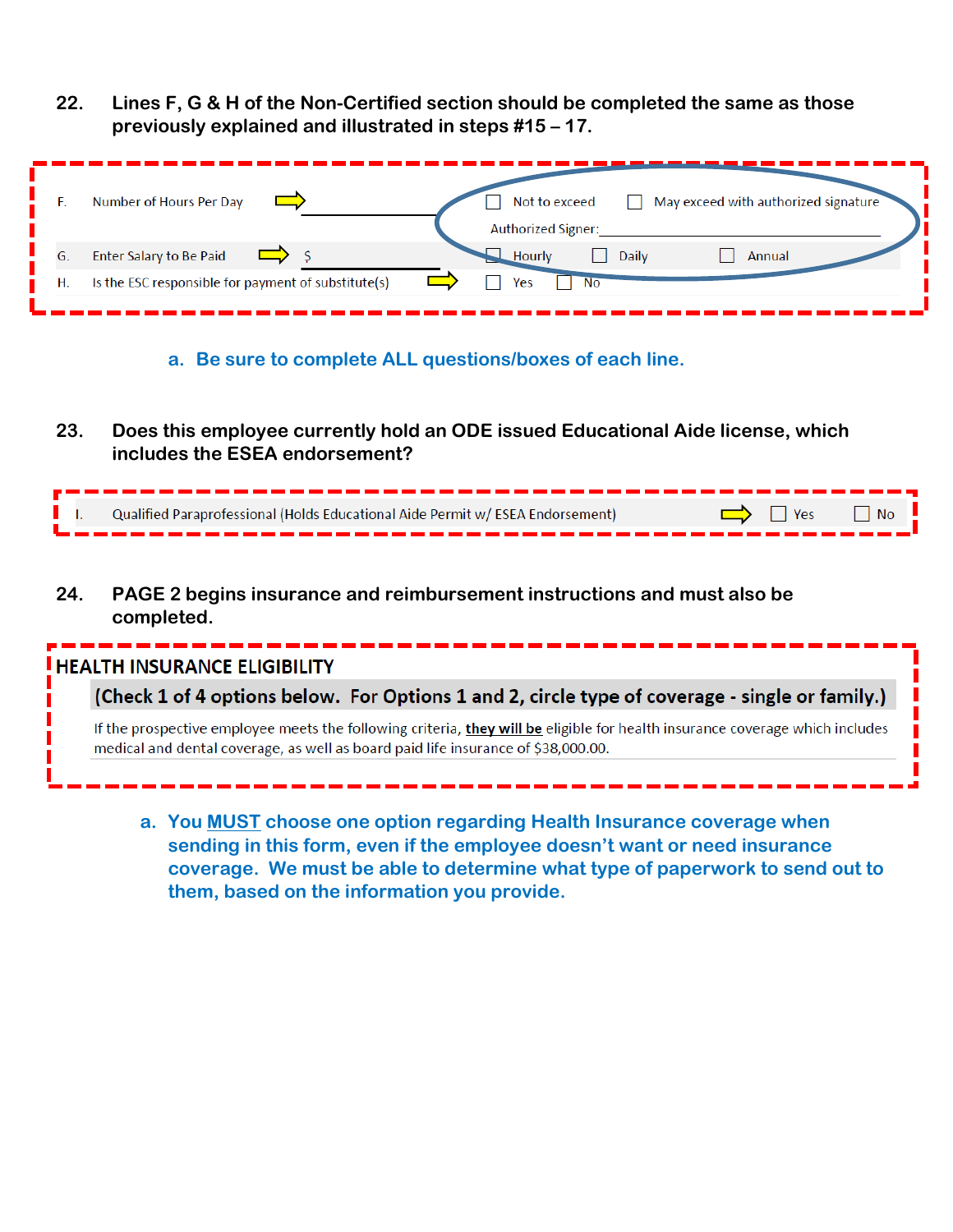

**26. If there are other reimbursements that this employee will be entitled to, such as Mileage, Professional Development, College Tuition, etc. This must be listed in this section and an AMOUNT should be listed on the applicable line.**

| OTHER BENEFITS TO BE COVERED BY THIS CONTRACT (Please check if applicable) |                                                        |  |                         |  |  |
|----------------------------------------------------------------------------|--------------------------------------------------------|--|-------------------------|--|--|
|                                                                            | Mileage (Estimate amount to be paid)                   |  | <b>List amount here</b> |  |  |
|                                                                            | Professional Development Allowance (Indicate amount)   |  | <b>List amount here</b> |  |  |
|                                                                            | <b>College Tuition Reimbursement (Indicate amount)</b> |  | List amount here        |  |  |
|                                                                            | List other reimbursements here                         |  | <b>List amount here</b> |  |  |
|                                                                            |                                                        |  |                         |  |  |

**a. By completing this information, we are able to enter a requisition/purchase order, to then reimburse the employee for the items listed here and submitted the A/P department on the appropriate form. WE CANNOT reimburse an employee without this information being completed.**